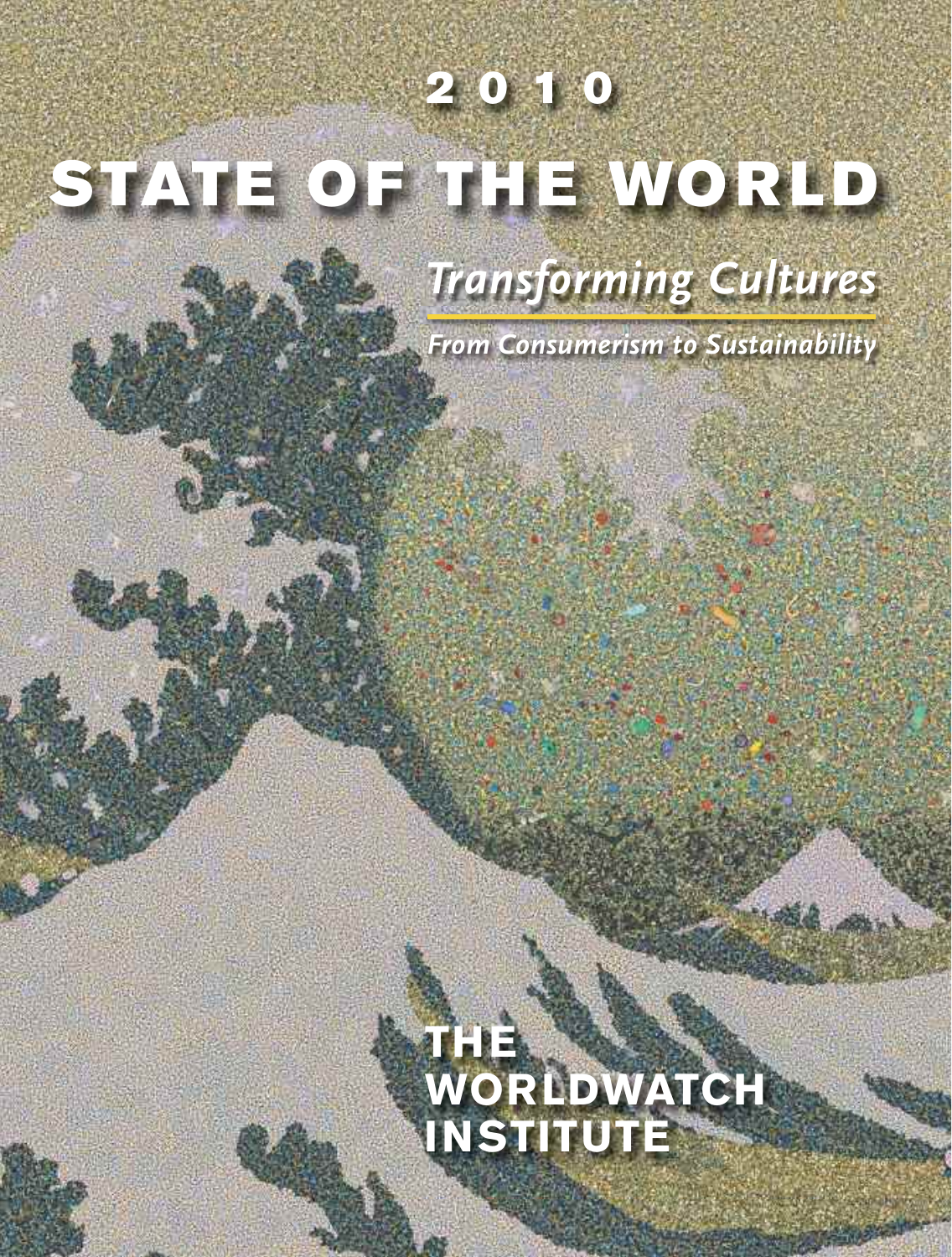## **STATE OF THE WORLD** *Transforming Cultures Transforming Cultures* 2010

*From Consumerism to Sustainability*

**Advance Praise for** *State of the World 2010***:**

**"If we continue to think of ourselves mostly as consumers, it's going to be very hard to bring our environmental troubles under control. But it's also going to be very hard to live the rounded and joyful lives that could be ours. This is a subversive volume in all the best ways!"**

*—Bill McKibben, author of* **Deep Economy** *and* **The End of Nature**

**"Worldwatch has taken on an ambitious agenda in this volume. No generation in history has achieved a cultural transformation as sweeping as the one called for here…it is hard not to be impressed with the book's boldness."**

*—Muhammad Yunus, founder of the Grameen Bank*

**"This year's** *State of the World* **report is a cultural mindbomb exploding with devastating force. I hope it wakes a few people up."**

*—Kalle Lasn, Editor of* **Adbusters magazine**

Like a tsunami, consumerism has engulfed human cultures and Earth's ecosystems. Left unaddressed, we risk global disaster. But if we channel this wave, intentionally transforming our cultures to center on sustainability, we will not only prevent catastrophe but may usher in an era of sustainability—one that allows all people to thrive while protecting, even restoring, Earth.

In this year's *State of the World* report, 50+ renowned researchers and practitioners describe how we can harness the world's leading institutions—education, the media, business, governments, traditions, and social movements—to reorient cultures toward sustainability.



full image



extreme close-up

Several million pounds of plastic enter the world's oceans every hour, portrayed on the cover by the 2.4 million bits of plastic that make up *Gyre*, Chris Jordan's 8- by 11-foot reincarnation of the famous 1820s woodblock print, *The Great Wave Off Kanagawa*, by the Japanese artist Katsushika Hokusai.

> For discussion questions, additional essays, video presentations, and event calendar, visit **[blogs.worldwatch.org/](http://blogs.worldwatch.org/transformingcultures) transformingcultures**.

Cover image: *Gyre* by Chris Jordan Cover design: Lyle Rosbotham

Visit the

**TRANSFORMING CULTURES** Blog



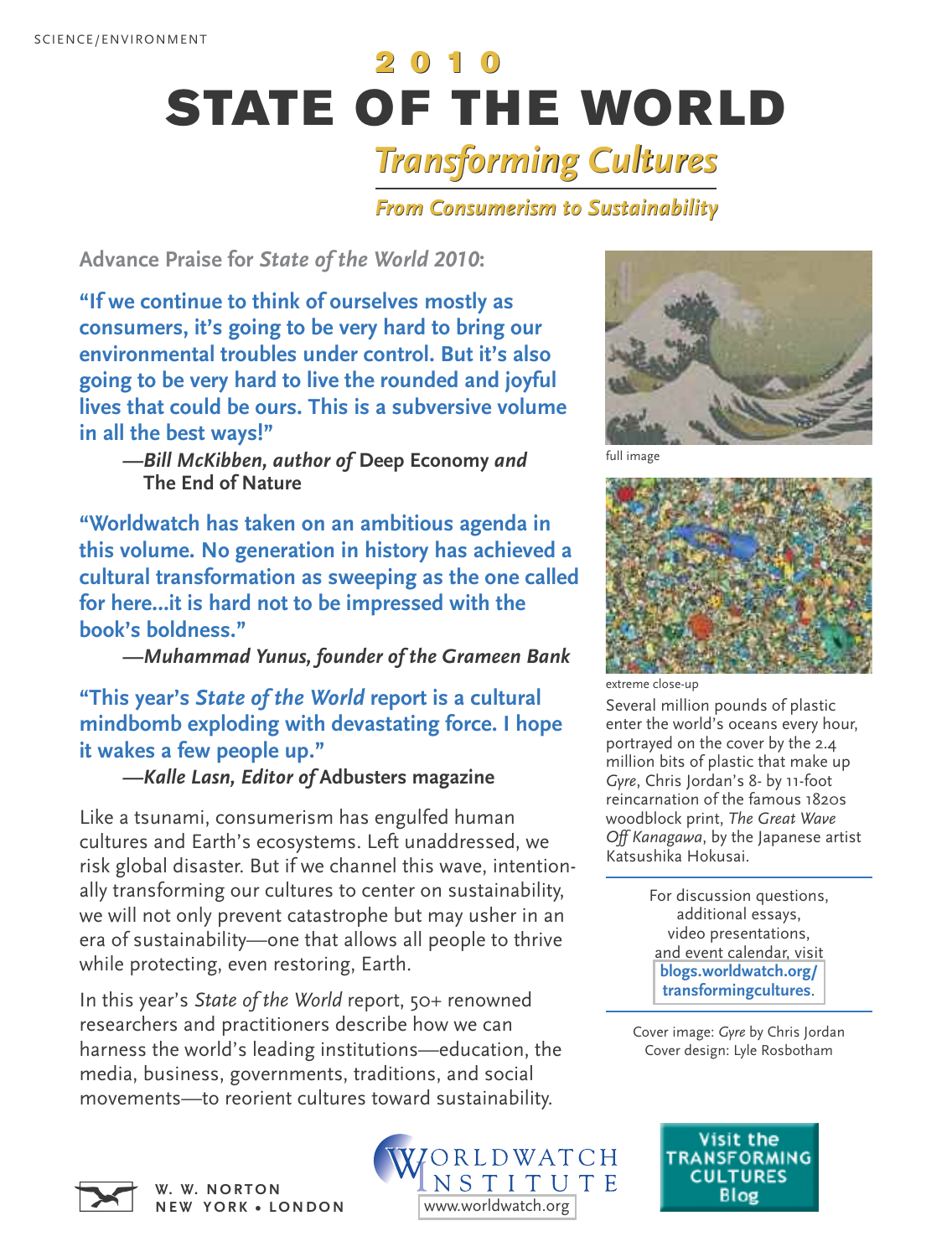## **Ecovillages and the Transformation of Values**

#### *Jonathan Dawson*

Tsewang Lden and Dolma Tsering, elderly Ladakhi women, are caught on film in an old people's home in London, incongruous in their fine and colorful traditional costume. They look on in shock at an old English woman, alone in a sterile white-painted room and so absorbed in watching television that she barely noticed the other women's entry. The Ladakhi women had never seen anything like this before. In the north Indian province that is their home, old people are integrated into the family, considered wise elders and honored.<sup>1</sup>

Lden and Tsering were participating in a "Reality Tour" organized by the Ladakh Project to enable small groups of Ladakhi women to visit western countries, where they see for themselves the reality of life in the West good and bad—including community breakdown, loneliness, and violence. The organizers hope this will reinforce cultural self-confidence, help Ladakhis appreciate the many positive features of their culture, and show the dark side of today's globally dominant cultural orientation—consumerism—that is so rarely presented in the global media.

What is happening here is one small example of a much wider questioning of the values base underlying the consumerist culture and an exploration of what could replace it. The Ladakh Project is a founding member of the Global Ecovillage Network (GEN), an umbrella organization for ecovillages that includes some of the innovative experiments in post-consumerist, community-based living that are at the forefront of this wave of exploration. 2

The commonly accepted definition of ecovillages, provided in 1991 by *In Context* editor Robert Gilman, is "human-scale, full-featured settlements in which human activities are harmlessly integrated into the natural world in a way that is supportive of healthy human development and can be successfully continued into the indefinite future."3

Today this global network contains an interesting and innovative alliance between intentional communities with a strong focus on sustainability (generally though not exclusively located in the industrial world) and networks of traditional communities in developing countries. Intentional communities are ones that have been formed consciously around specific values and objectives, most of which today have a strong focus on some dimension of sustainability and call themselves ecovillages. The communities in developing countries that are members of GEN seek to maintain their

**Jonathan Dawson** is a sustainability educator and author based at the Findhorn ecovillage in Scotland.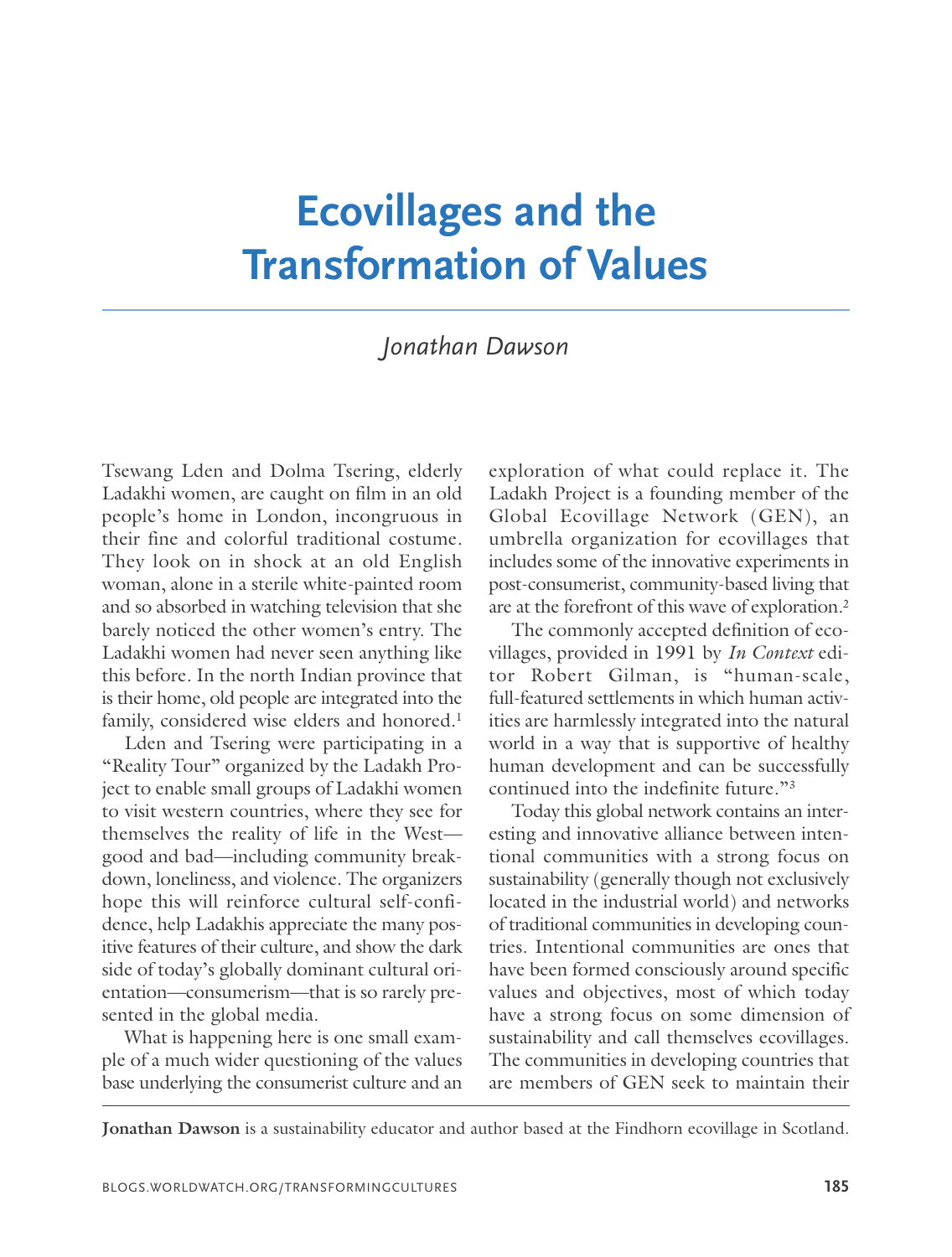traditional values and cultural distinctiveness and to win back greater control of their economic destinies in the face of pressures unleashed by economic globalization.

The most visible and tangible projects within ecovillages tend to be those related to technology and the development of alternative systems of various kinds. Most first-time visitors to ecovillages are there to find out about ecological housing, biological wastewater treatment systems, renewable energy technologies, community currencies, and the like.

Less immediately obvious, but arguably even more significant, is the contribution of ecovillages to a radical transformation of values and consciousness. Ecovillages are engaged in the transformation of values in four ways that may make the transition to sustainability easier and more graceful:

- delinking growth from well-being,
- reconnecting people with the place where they live,
- affirming indigenous values and practices, and
- offering a holistic and experiential educational ethic.

### Delinking Growth from Well-being

There has been growing awareness in recent years of the inadequacy of gross domestic product as a measure of true wealth, with its exclusive focus on economic capital formation but with no reference to other forms of capital—the health and biodiversity of the natural environs, the strength of communities, the well-being and happiness of people. What would a society look like that consciously developed its various forms of capital in a more balanced and integrated way? Could communities—indeed, whole societies—learn to substitute other forms of capital for economic wealth, demonstrating how quality of life could be maintained or even enhanced while significantly reducing consumption and material throughput? Ecovillages serve as research, training, and demonstration sites for such a proposition.

The attempt to delink growth and the accumulation of material goods from well-being lies at the heart of the ecovillage concept. The low levels of consumption that typically prevail within ecovillages result partly from the design of their systems so as to reduce energy and materials intensity and partly because, by opting out of the global economy to varying degrees, they forgo opportunities to maximize income.

Several recent studies confirm that the ecological impact of ecovillages is markedly lower than for average conventional communities. A 2003 study by the University of Kassel looked at carbon dioxide emissions associated with two ecovillages in Germany. It found that per capita emissions in the Sieben Linden and Kommune Niederkufungen ecovillages were 28 and 42 percent, respectively, of the German average. Sieben Linden scored especially well in the fields of heating and housing: as a result of renewable energy generation and the use of highly energy-efficient building materials and insulation, the community recorded emission levels just 10 and 6 percent, respectively, of the national average. 4

Two studies of energy consumption at Ecovillage at Ithaca in upstate New York one by Cornell University, another by the Massachusetts Institute of Technology—found that the community's consumption was more than 40 percent lower than the U.S. average. And a study undertaken by the Stockholm Environment Institute found that the Findhorn ecovillage in Scotland has a per person ecological footprint a bit over half of the U.K. average, the lowest footprint recorded for any settlement in the industrial world. Findhorn residents achieved an especially low footprint in the areas of home heating and food—21.5 and 37 percent per person, respectively, of the national average. 5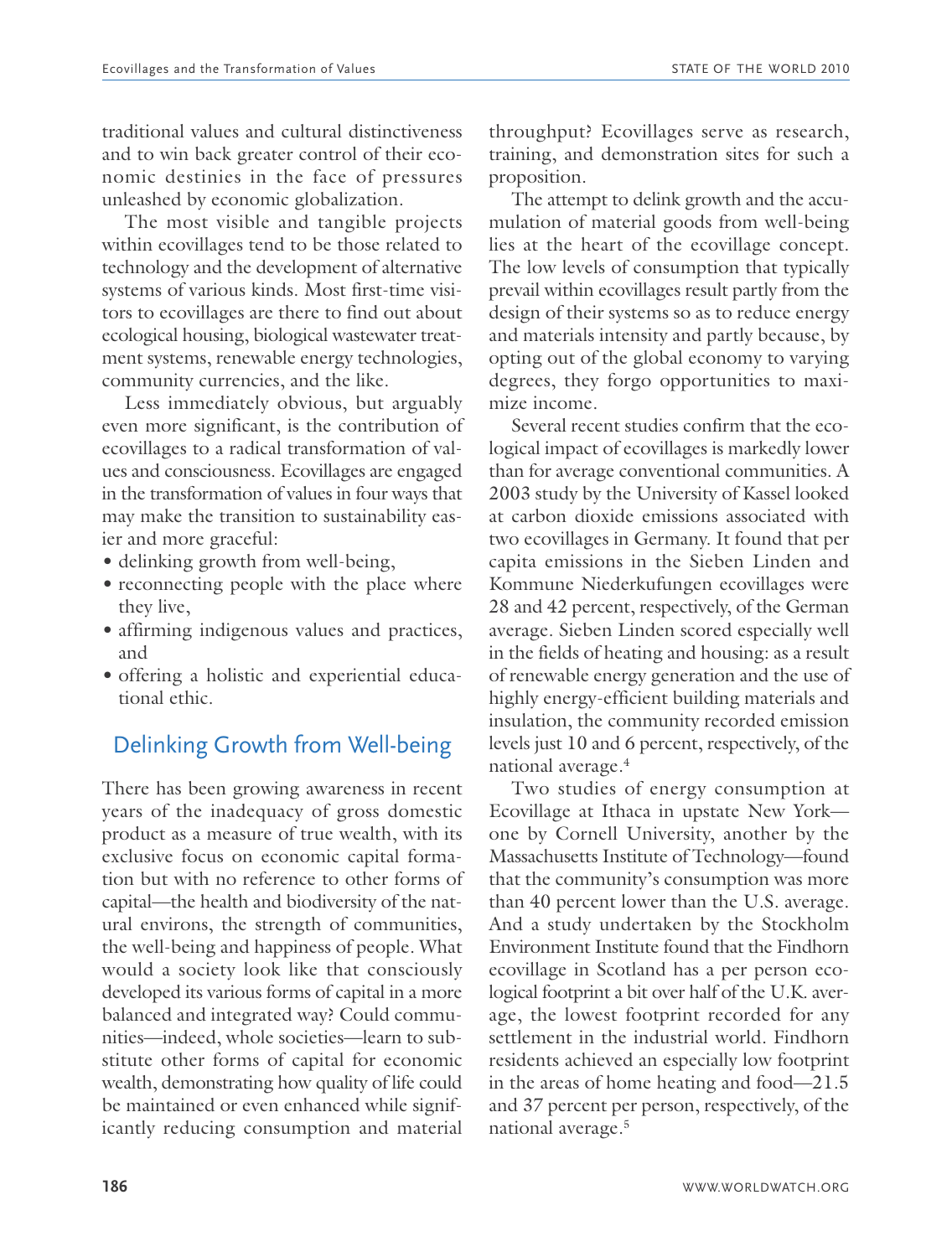There is substantial anecdotal evidence that the quality of life within ecovillages is generally high—certainly much higher than would be expected for communities that operate on low levels of income. The anecdotal evidence has been reinforced by a 2006 study comparing the contribution of built (economic), human, social, and natural capital to quality of life in 30 intentional communities with that in

the town of Burlington, Vermont. The study found that the quality of life was slightly higher in the intentional communities despite the fact that average incomes were significantly lower because of a greater cultivation and appreciation of other forms of capital, especially social capital. Of special importance in determining quality of life, the study identified the strong social bonds that develop within intentional communities, their "ownership provisions as well as…process for allocating work and rewarding contributions," and the "emphasis the community placed upon the preservation of natural areas."6

The authors concluded: "Results of this study represent an existence proof: it is possible to achieve a high (and probably more sustainable) quality of life while consuming at rates much less than the U.S. average.… We have much to learn from intentional communities around the world that have been actively experimenting with issues related to quality of life and sustainability."7

It is especially interesting that many of the activities and design features that are responsible for low energy and resource use within ecovillages are also among the most important in contributing to a better quality of life. The decision by many ecovillages to grow a significant amount of their own food, for example, involves community members working cooperatively together in a way that strengthens

relationships and builds a strong and nurturing sense of connection with the land.

Many of the other footprint-shrinking design features—preparing and eating meals together, car clubs, community-owned renewable energy facilities, community currencies and investment, and so on—similarly engender a spirit of cooperation that builds community and contributes to strong feelings of well-being.



*Harvesting organic vegetables at Findhorn ecovillage, Scotland.*

This ethic extends into the economic life of ecovillages, where cooperation and solidarity are promoted and the relationship to work is transformed. The Twin Oaks ecovillage in the state of Virginia declares: "We use a trustbased labor system in which all work is valued equally. Its purpose is to organize work and share it equitably, giving each member as much flexibility and choice as possible. Work is not seen as just a means to an end; we try to make it an enjoyable part of our lives."8

#### Reconnecting People with the Place Where They Live

One of the more pernicious impacts of today's globalized economy is the weaker connections that people feel to the place where they live.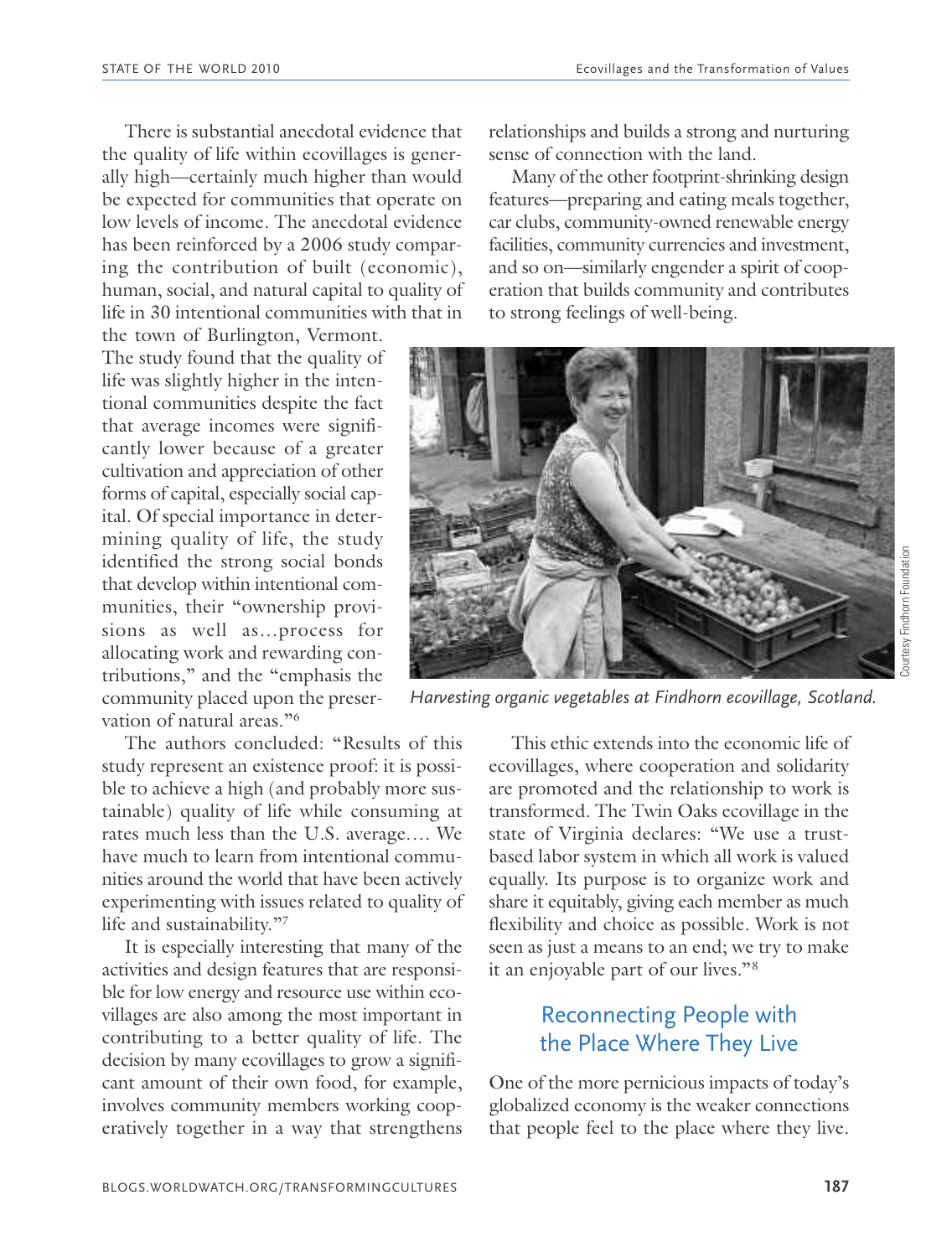There has been a progressive homogenization across the world over the last 50 years or so of foodstuffs, clothing, farming technologies, building materials, styles, and so on. As a part of this trend, increasingly diets no longer reflect the changing seasons.

This disconnect is enormously important in providing a seed bed for alienation and consumerism. When resources are pulled in from all over the world, people lose all sense of the carrying capacity of the bioregions they live in—and thus of any obligation to attempt to live within such limits. People's natural propensity to love the web of life that all humans are part of becomes lost in a fog of ignorance of what that web looks and feels like in specific places.

Reestablishing a keener appreciation of the qualities, patterns, and rhythms of home places and what they can sustainably yield is fundamental to refinding a balanced and respectful place within them. Nurturing just such an enhanced appreciation is of central importance to the ecovillage ethic.

In part, this manifests in attempts to increase levels of self-sufficiency. Ecovillages typically seek to develop an enhanced understanding of ecological building techniques using local materials, local medicinal herbs, wild food foraging, organic food production and processing, energy generation with locally available renewable resources, and so on. They are seeking to deepen their connections in their own bioregions, to increase resilience in a period of energy transition, and to reduce dependence on money and the global economy.

Similarly, many ecovillages are engaged in initiatives to restore the health of their surrounding ecosystems. Over the last 40 years, to cite but one example, the Auroville ecovillage in southern India has planted nearly 3 million trees and engaged in widespread earth restoration projects that have simultaneously enriched the diversity of local natural systems and woven people more deeply into the web of life. Moreover, the way in which this was done—early efforts involved the planting of non-native species that created other environmental hazards, but these were progressively replaced with more diverse and native species demonstrates how ecovillages are able to learn and be flexible with their efforts, catering to the needs of the environment as discovered along the way. Similar efforts at large-scale tree planting and earth restoration can be found at Sólheimar in Iceland, The Farm in Tennessee, and many other ecovillages. 9

The journey toward being more rooted in bioregions is also a cultural one. Many ecovillages engage in rituals to mark and celebrate the turning of the seasons—building on, though generally not slavishly adhering to, traditional practices. Grishino ecovillage in Russia, for instance, has become an important center for the celebration of and training in traditional Russian song, dance, arts, and storytelling. In Findhorn, the turning of the year is marked through celebration of the Celtic festivals in song, dance, storytelling, and bonfires. 10

#### Affirmation of Indigenous Values and Practices

The corporate marketing and advertising industries have played a central role in shaping the values underlying today's consumerist culture. They have played an especially devastating role in undermining the cultural self-confidence of groups falling outside of the global consumer class. Consequently, an important dimension of the value shift required in the transition to a sustainable global society lies in celebration of the diversity of human cultures, encouraging each to value and take pride in their distinctiveness.

Ecovillage networks in developing countries tend to be very active on this front. Activities with new groups generally focus on building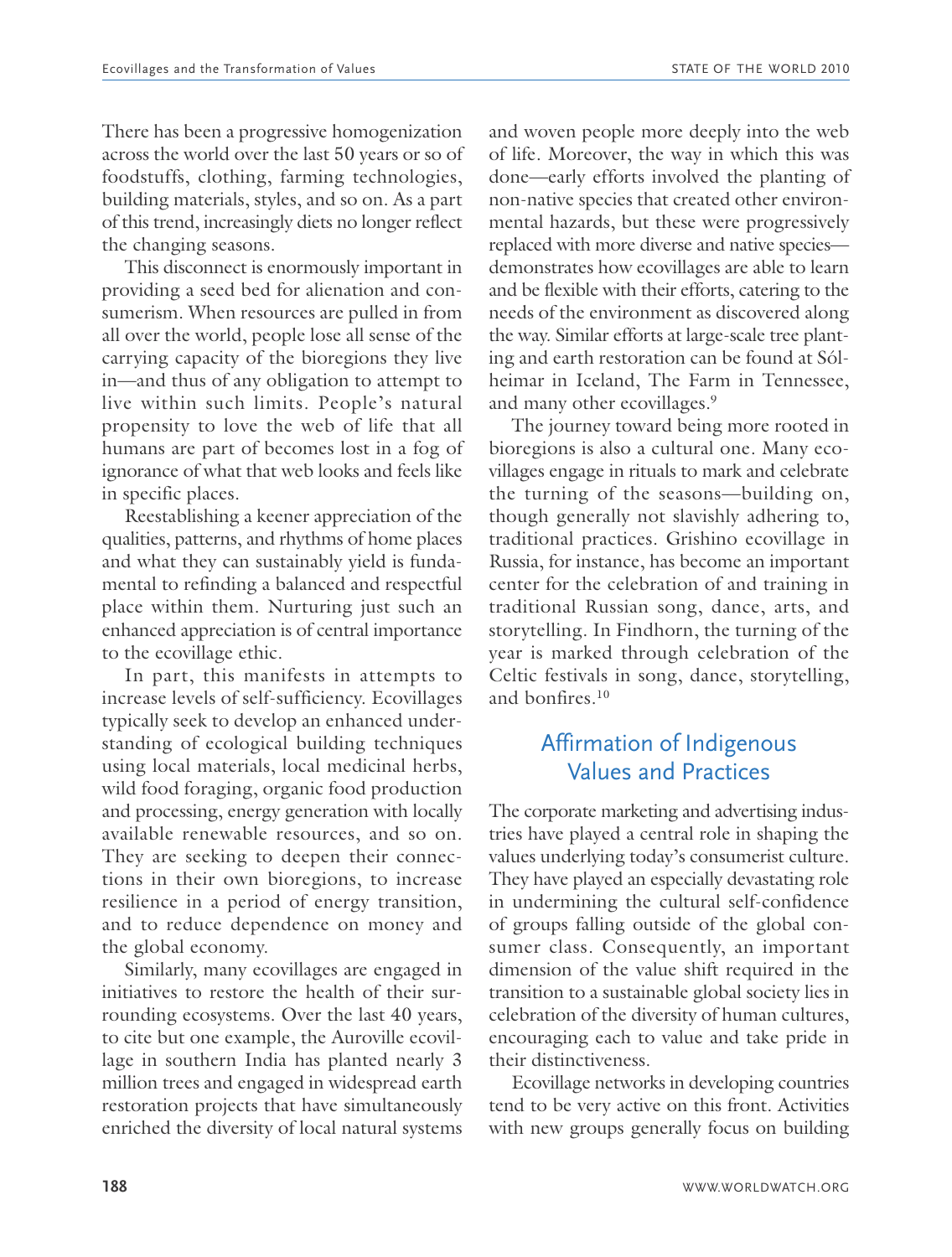cultural self-confidence and celebrating the communities' strengths and achievements.

The Sri Lankan nongovernmental group Sarvodaya, a founding member of GEN, works with over 15,000 communities island-wide. It

has developed a methodology for community assistance that begins with an empowerment program. This includes a strong element of social and spiritual empowerment, including meditation, cultural validation, peacemaking, and conflict facilitation. Only when this foundation has been built does the more tangible work of economic empowerment and physical infrastructure development begin. 11

The Ladakh Project in India similarly places great weight on building cultural self-confidence. It has helped to establish the Women's Alliance of Ladakh (WAL), a network of over 6,000 women from almost 100 different villages, with the twin goals of raising the status of rural women and strengthening local culture and agriculture. Some of the more cre-

ative programs initiated by WAL are No TV weeks, aimed at encouraging people to resist the consumerist ethic; annual festivals celebrating local knowledge and skills, including traditional spinning, weaving, and dyeing and the preparation of indigenous food; and the Reality Tours that brought Tsewang Lden and Dolma Tsering face to face with the reality of old people's lives in an industrial country. 12

#### A Holistic and Experiential Educational Ethic

Something extraordinary has happened over the last decade or so in the relationship between ecovillages and the mainstream society that they were created to be an alternative to. As interlocking economic, ecological, and social crises have deepened, the various experiments that ecovillages have been engaged in are becoming recognized as of growing relevance far beyond the ranks of radical outsiders. One of the principal ways that the values and models they have developed are being shared more widely is through education.



*Straw-bale, earth-plastered domes being built on geodesic frames will become student housing at Kibbutz Lotan's Center for Creative Ecology, Israel.*

The various educational packages developed within ecovillages reflect the core ethics of the communities themselves in that they are holistic—exploring interdependence and the relationships between issues and subjects that are generally considered independently in more conventional settings—and experiential, in that they engage all of the learner's faculties—head, heart, and hands.

In this regard, ecovillage education can be seen as part of the wider trend toward environmental education based on systems thinking. What is distinctive in the ecovillage educational model is that the learning experience unfolds in the context of a live experiment in the translation of post-consumerist values into the fabric of a sustainable community. Immersion in such living laboratories can be a profound transformation for students as they experience in a very tangible way the dynamic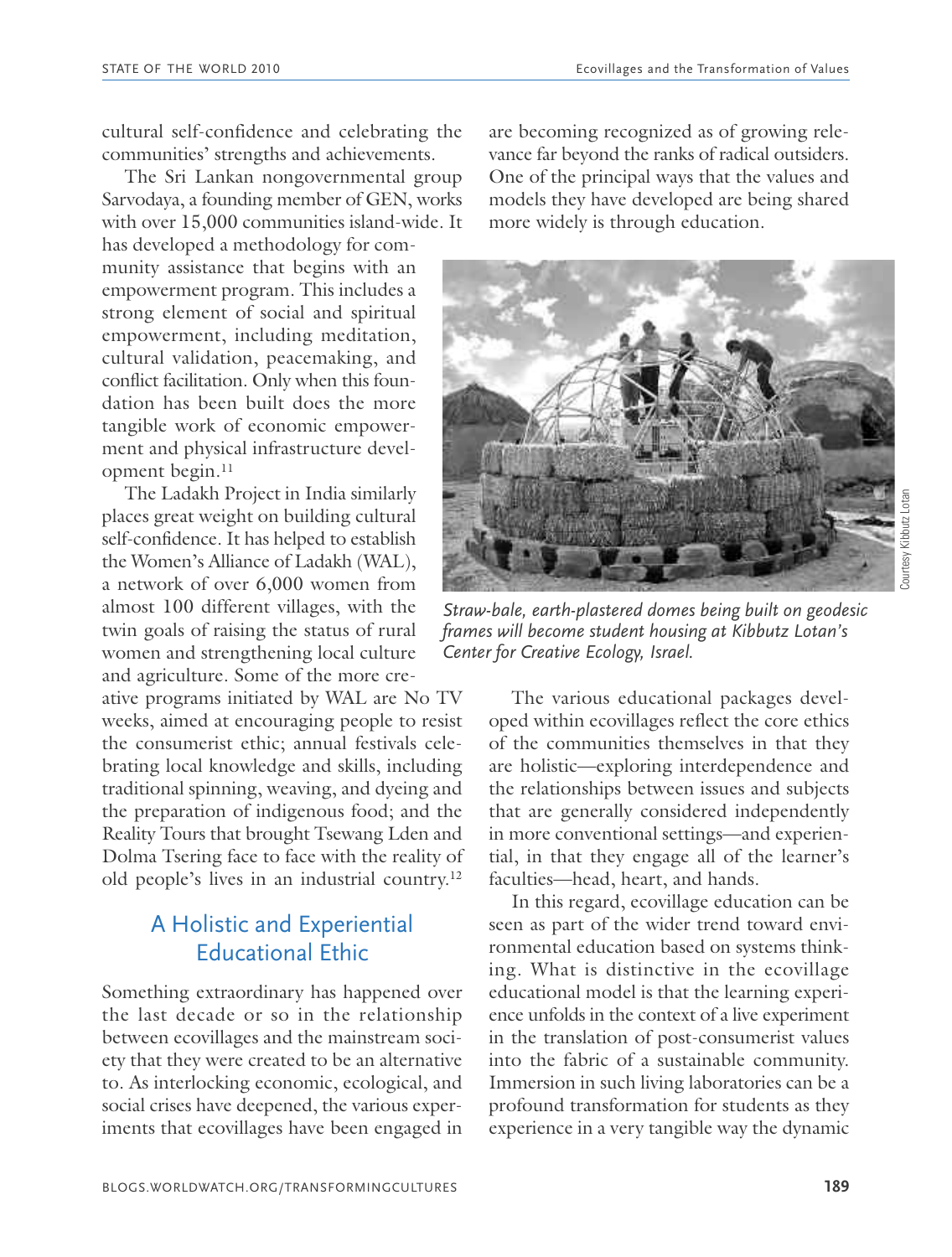relationship between values, lifestyle, and community structures. 13

A number of ecovillage-based educational initiatives have sprung up over the last decade or so. The Ecovillage Training Center at The Farm in Tennessee, the Center for Creative Ecology at Kibbutz Lotan in Israel, and Ecological Solutions at Crystal Waters in Australia are three among many centers worldwide whose courses in the various dimensions of sustainability now attract participants from across the social spectrum. 14

Numerous educational partnerships have also developed between ecovillages and more mainstream institutions that aid the diffusion of ecovillage values and models into wider society. A United Nations CIFAL training center, one in a network of 11 centers worldwide that provide training in sustainability to local authorities and other local actors, opened in 2007 at Findhorn in Scotland. This draws on expertise developed within and beyond ecovillages to build the planning and implementation capacity of local agencies in Scotland and, increasingly, in northern Europe. 15

Meanwhile, the Findhorn College, an educational institution within the ecovillage, regularly hosts the University of St. Andrews undergraduate program in sustainable development. And as of September 2009, Heriot-Watt University in Edinburgh offers the first Master of Science degree in Sustainable Community Design—with two compulsory sections on Ecovillage Practice and Community Design Practice taught by Findhorn College staff at the ecovillage. 16

A major new ecovillage-based educational initiative, Gaia Education, has developed a curriculum derived from good practice within ecovillages that has been endorsed by UNI-TAR and welcomed as a valuable contribution to the UN Decade of Education for Sustainable Development. The curriculum is now being taught in ecovillages and universities on every continent. 17

An undergraduate study-abroad program, Living Routes, offers students at U.S. universities the opportunity to do formally accredited semesters at ecovillages on every continent, while Ecovillage at Ithaca, in New York, is engaged in an ambitious alliance with Cornell University and Ithaca College to enhance university-based sustainability curricula in the United States. 18

These developments on the educational front represent an opportunity to spread ecovillage values and models into the wider society. As the world seeks to make the transition to a rich, diverse, and sustainable global society, the lessons learned by ecovillages are likely to be an important source of information and inspiration.